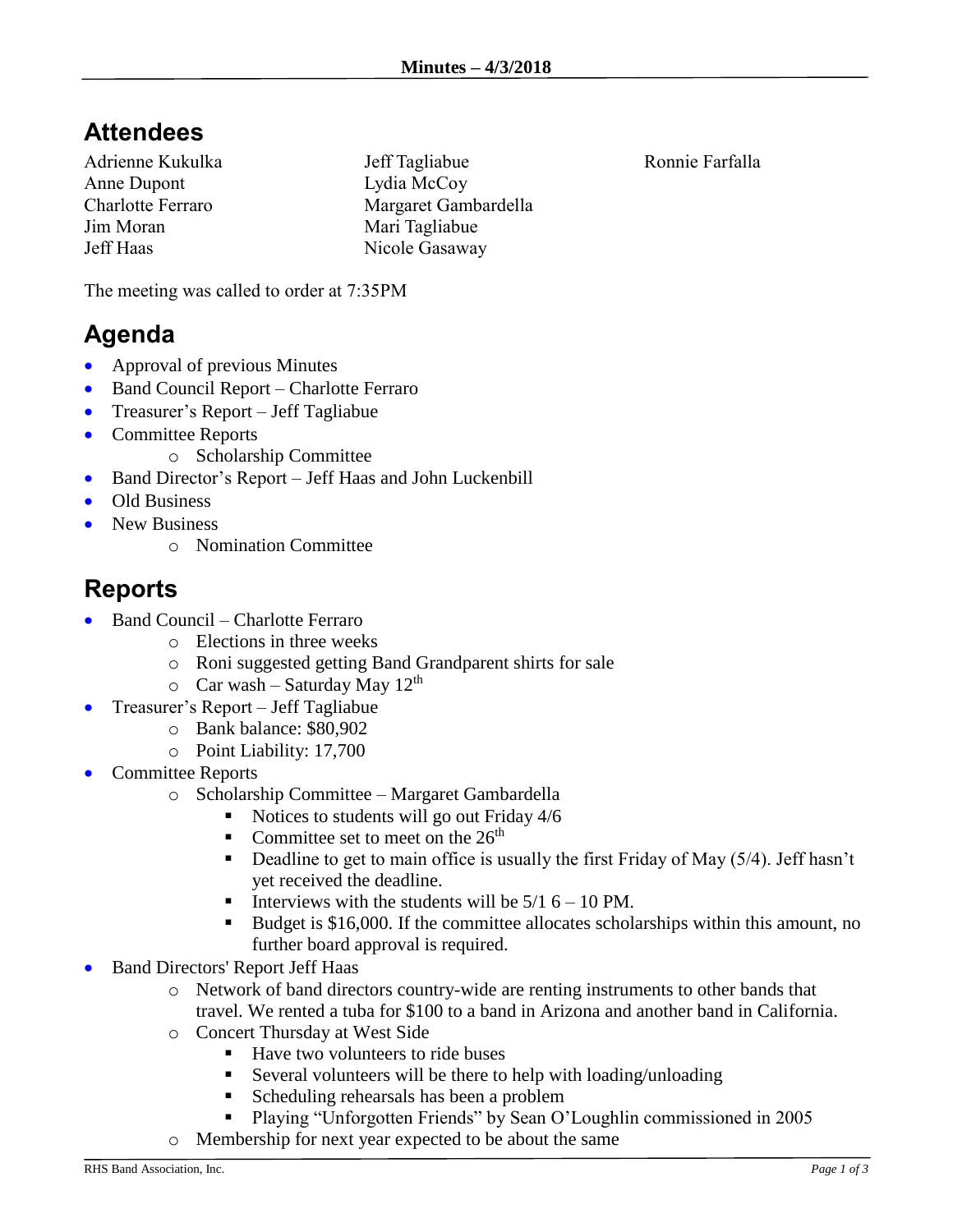- o Next year, there will be a new schedule varying time by period. Will eliminate lab period for non-AP science classes. Plusses and Minuses.
- o We visited schools with performing arts centers– Sparta, Roxbury, and Montgomery Township. Dr. Fishbein is considering presenting this to the board for approval. Design for RHS includes stadium seating with rehearsal space underneath.
- o Jazz:
	- First rehearsal with Jerry Vivino (plays with Conan O'Brien's band) last night.
	- Ticket sales going quickly
	- Goya has again been a major sponsor
	- Renting staging which will be set up for us
	- Brick House is the venue
- o Marching Band
	- John had a percussion interest meeting today
	- Two people came to the color guard interest meeting
	- Band Camp packet is posted
- o Need-based scholarships
	- **•** Typically, people don't ask
	- **•** Jeff will reach out to guidance counselors  $(8<sup>th</sup>$  grade for marching band, HS for trip years) to ask it there are families needing financial support. If yes, guidance counselor makes the initial contact and refers to Jeff.
- o Senior Send Off
	- Need someone to chair this
	- Purchasing food (burgers, dogs, chips, soda)
	- Need to rent a grill from Taylor Rental
	- $\blacksquare$  5PM 7PM
	- Friday June  $8<sup>th</sup>$
	- Lydia will chair
- o Need to schedule a meeting for fundraising chairs there were some concerns in the last two sales
- o Tunes is June is next concert
- o John and Jeff did an instrument tour at the elementary schools:
	- Students filled out a google doc to express interest in an instrument.
	- Sent emails to parents with clickable links about the specific instrument the student selected.
- New Business
	- o Nomination Committee
		- Nicole Gasaway (chair), Adrienne Kukulka, Lydia McCoy, and Cindi Rhee
		- Need to present list to board at the May meeting
	- o Trestle Sign for Citrus Sale is stored at the Signals Department. We need to build another frame and design a sign for the Poinsettia Sale. We need to book the dates for the trestle sign as soon as the calendar is set.
	- o Roni said signs can also be placed at Van Neste Square. She will investigate.